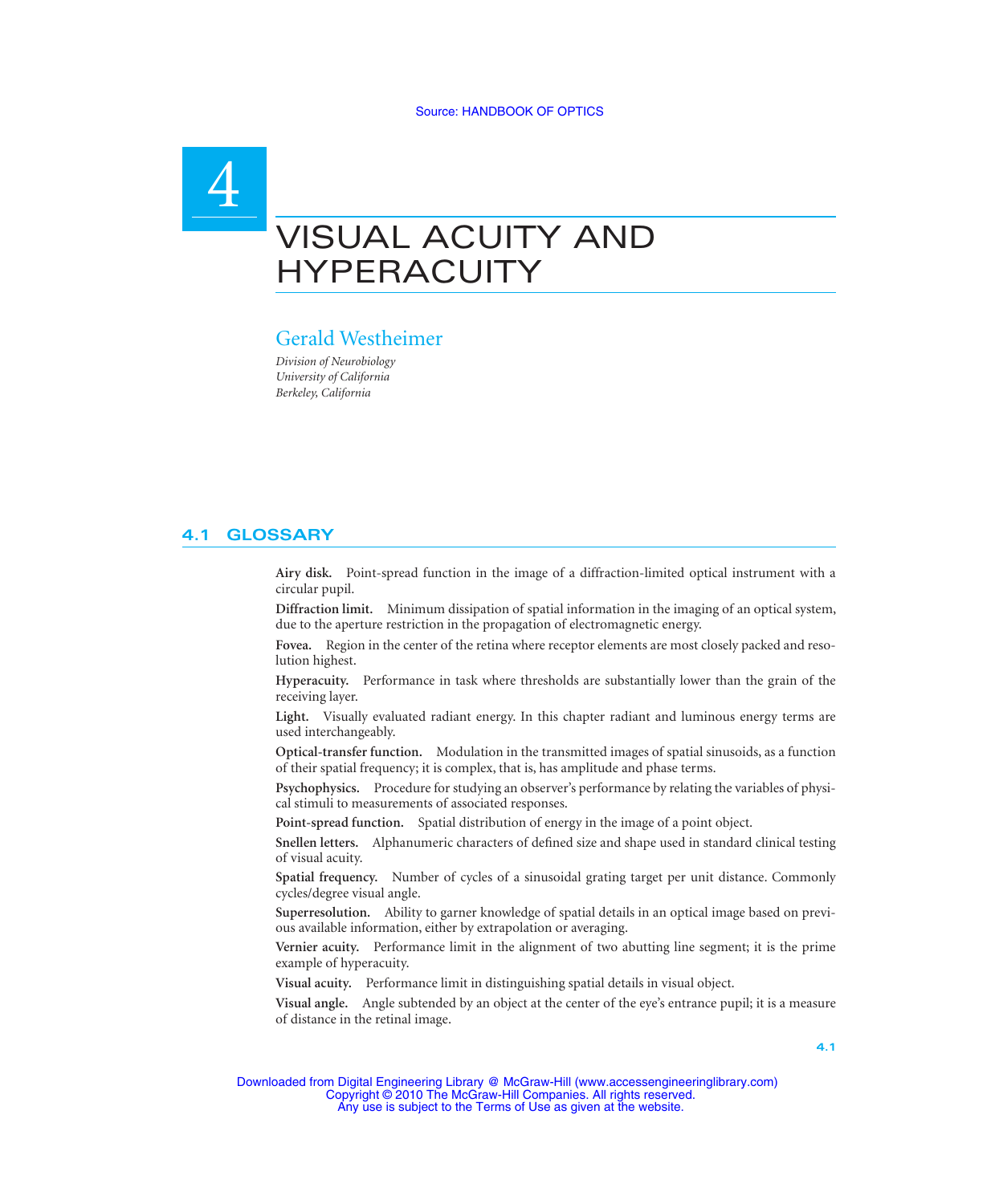**Equation (1).** Point-spread function of a purely diffraction-limited optical imaging system with a round pupil.

- $\theta$  angular subtense of radius of Airy's disk
- *l* wavelength of radiation
- *a* diameter of aperture

Equation (2). Specification of contrast in the spatial distribution.

*L*<sub>max</sub>, *L*<sub>min</sub> Luminance of maximum, minimum, respectively

## **4.2 INTRODUCTION**

Visual acuity—literally sharpness—refers to the limit of the ability to discriminate spatial partitioning in the eye's object space. As a psychophysical measure, its analysis encompasses

- The physics—in this case optics—of the stimulus situation
- The anatomical and physiological apparatus within the organism that processes the external stimulus
- The operations leading to the generation of a response

Measurement of visual acuity involves the organism as a whole, even though it is possible to identify the performance limits of only a segment of the full operation, for example, the eyeball as purely an optical instrument, or the grain of the receptor layer of the retina, or neural activity in the visual cortex. But the term acuity is reserved for the behavioral essay and therefore necessarily includes the function of all components of the arc reaching from physical object space to some indicator of the response of the whole organism. It is a psychophysical operation. The fact that it includes a component that usually involves an observer's awareness does not preclude it from being studied with any desired degree of rigor.

## **4.3 STIMULUS SPECIFICATIONS**

Specification of the stimulus is an indispensable preliminary. For this purpose, an Euclidean object space containing visual targets is best defined by a coordinate system with its origin at the center of the eye's entrance pupil and its three axes coinciding with those of the eye. The observer is usually placed to make the vertical  $(y)$  axis that of gravity, and the horizontal  $(x)$  axis orthogonal and passing through equivalent points in the two eyes; distances from the observer are measured along the *z* axis. When an optical device is associated with the eye, its principal axes should accord, either by positioning the device or the observer. On occasions when both eyes of an observer are involved, the origin of the coordinate system is located at the midpoint of the line joining the two eyes. More details of possible coordinate systems have been described elsewhere.<sup>1</sup>

The ocular structure most relevant to the spatial dissection of an observer's object world is the retina, and the inquiry begins with the quest for the most instructive way of relating the *distal* and *proximal* stimuli, that is, the actual objects and their retinal images. Here it is achieved by using the center of the entrance pupil of the eye as the origin of the coordinate system which has at least two advantages. First, while associated with the eye's imagery, it belongs to object space and hence is objectively determinable by noninvasive means. In a typical human eye, the entrance pupil is located about 3 mm behind the corneal vertex and is not far from round. Its center is therefore an operationally definable point. The second reason for choosing it as a reference point involves the nature of the eye's image-forming apparatus. As seen in Fig. 1, the bundle of rays from a point source converging toward the retina is centered on the ray emerging from the center of the eye's exit pupil, which is the optical conjugate of the center of the entrance pupil. Regardless of the position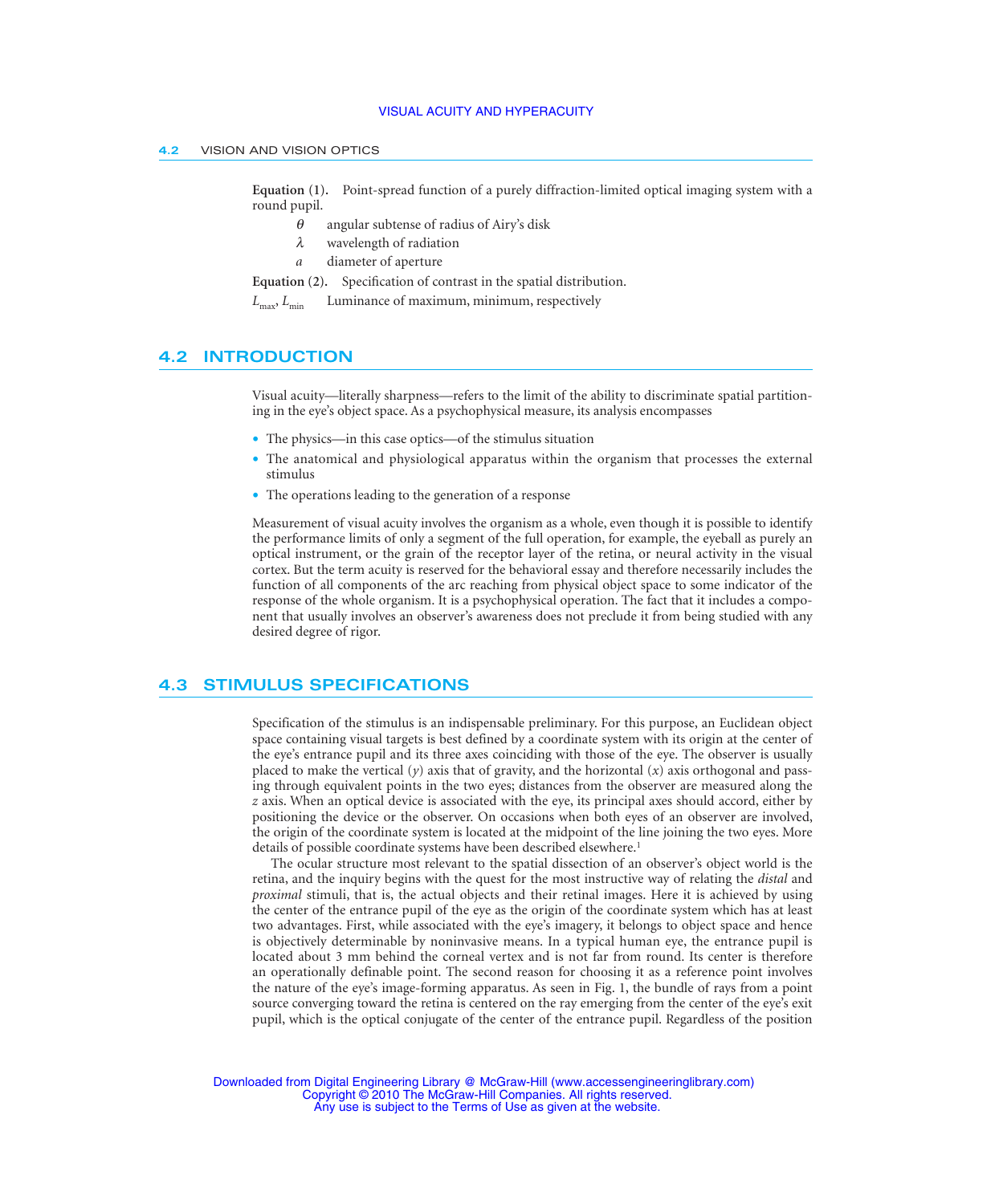

**FIGURE 1** Schematic diagram of imaging in human eye. (*a*) The retinal image size of a target is represented by the angle it subtends at the eye's entrance pupil. (*b*) The position of the image of a point is most effectively demarcated by the intercept of the image-sided chief ray, which is the center of the light distribution even if the eye is out of focus.

of the geometrical image with respect to the retina, that is, regardless of the state of defocus, the center of the retinal image patch, blurred or sharp, will be defined by the intersection of that ray, called *chief ray,* with the retina. When two object points are presented to the eye, the retinal distance corresponding to their separation is given by the intercept of the chief rays from these objects. In this manner, the three-dimensional object space of the eye has been collapsed into the two-dimensional one of the retinal surface. What has been lost, and needs to be specified separately, is the object's distance from the eye along the chief ray. But all objects, in or out of focus, anywhere along a given chief ray share a single retinal location, or, to rephrase it, the coordinates on the retinal surface are homologous to angular coordinates within the object-sided sheaf of rays converging on the center of the eye's entrance pupil.

Hence in the specification of retinal distances it suffices to identify corresponding angles in the eye's object space, objectively determinable measures. Units of measurement are the radian, or, degrees or minutes of arc. At a distance of 57 cm, a 1-cm object subtends 1 deg, a 0.16-mm object 1 arcmin. At the standard eye-chart distance of 6 m (20 ft) the limb of a 20/20 letter is just under 2 mm wide.

The next specification to be considered is that of the luminous intensity impinging on the eye. One starts with the most elemental stimulus: the luminous intensity of a point source is given in the internationally agreed-on unit of candela (lumens · steradian<sup>-1</sup>). This again is object-sided and objectively determinable. Extended sources are measured in terms of luminance (lumens ⋅ steradian<sup>−</sup><sup>1</sup> ⋅ unit area<sup>−</sup><sup>1</sup> , in practice cd  $\cdot$  m<sup>-2</sup>). Hence the specification of visual acuity targets in the eye's object space requires, apart from their observation distance, their spatial extent in angular measure at the eye's entrance pupil and the luminance of the background from which or against which they are formed. The luminous energy reaching the retina differs in that it depends on the pupil area, the absorption in the eye's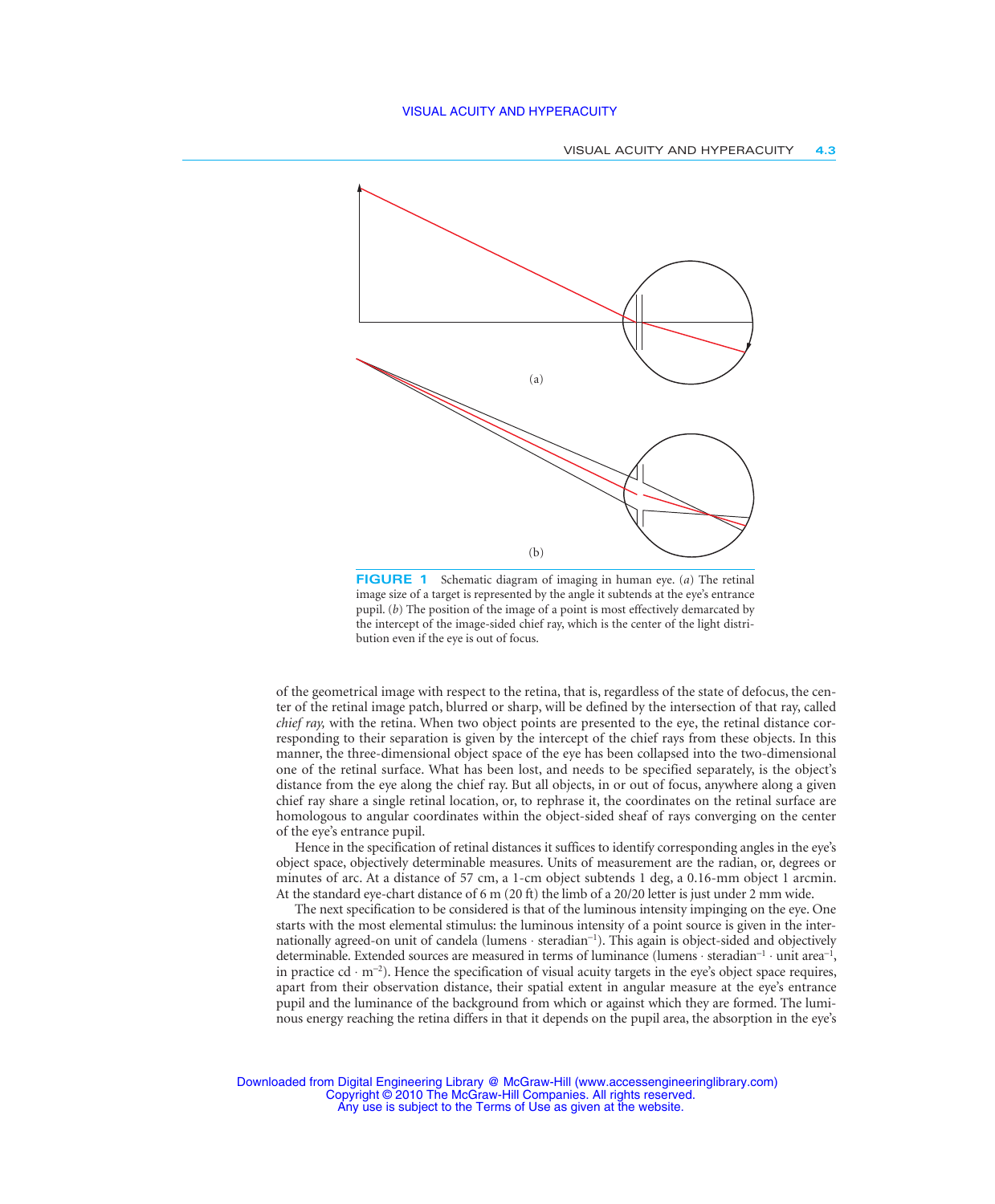media, and retinal factors considered elsewhere. Attenuation in the passage through the ocular media will differ from one eye to another and is prominently age dependent (Chap. 1). (Polarization and coherence properties of the incoming luminous energy are generally not relevant, but see special conditions analyzed in Chap. 14). How this luminous energy is distributed on the retinal surface depends on the transfer characteristics of the eye's optics which will now be considered.

## **4.4 OPTICS OF THE EYE'S RESOLVING CAPACITY**

The spatial distribution of energy reaching the retina will differ from that incident on the cornea by being subject to spread produced by the eye's imaging.

#### **Light Spread in the Retinal Image and Limits of Resolution**

The two modes of proceeding in this discussion, via the point-spread or the contrast-transfer functions, are equivalent (Fig. 2). So long as one remains in the realm of optics and does not enter that of neural and psychophysical processing where linearity is not guaranteed, it is permissible to transfer back and forth between the two.

*Point-Spread Function* When the object space is restricted to a single point, the spatial distribution of energy in the image is called the point-spread function and describes the spread introduced by passage through the eye's optics. Even in ideal focus, the spread depends on the eye's aperture and the wavelength of the electromagnetic energy; the object-sided distribution then has  $\theta$ , that is, angle subtended by the distance from its center to the first zero, given by



**FIGURE 2** Retinal light distribution in an idealized optical system like the eye's. (a) Diffraction-limited point-spread function (Airy's disk). Unit distance is given by 1.22  $\lambda/a$  in radians, where  $\lambda$  is the wavelength of light and *a* the diameter of the round pupil, both in the same units of length. (*b*) The optical contrast-transfer function for a square pupil (blue dashed line) and a round pupil (red solid line). It descends to zero at a spatial frequency equal to *a*/*l* cycles/radian.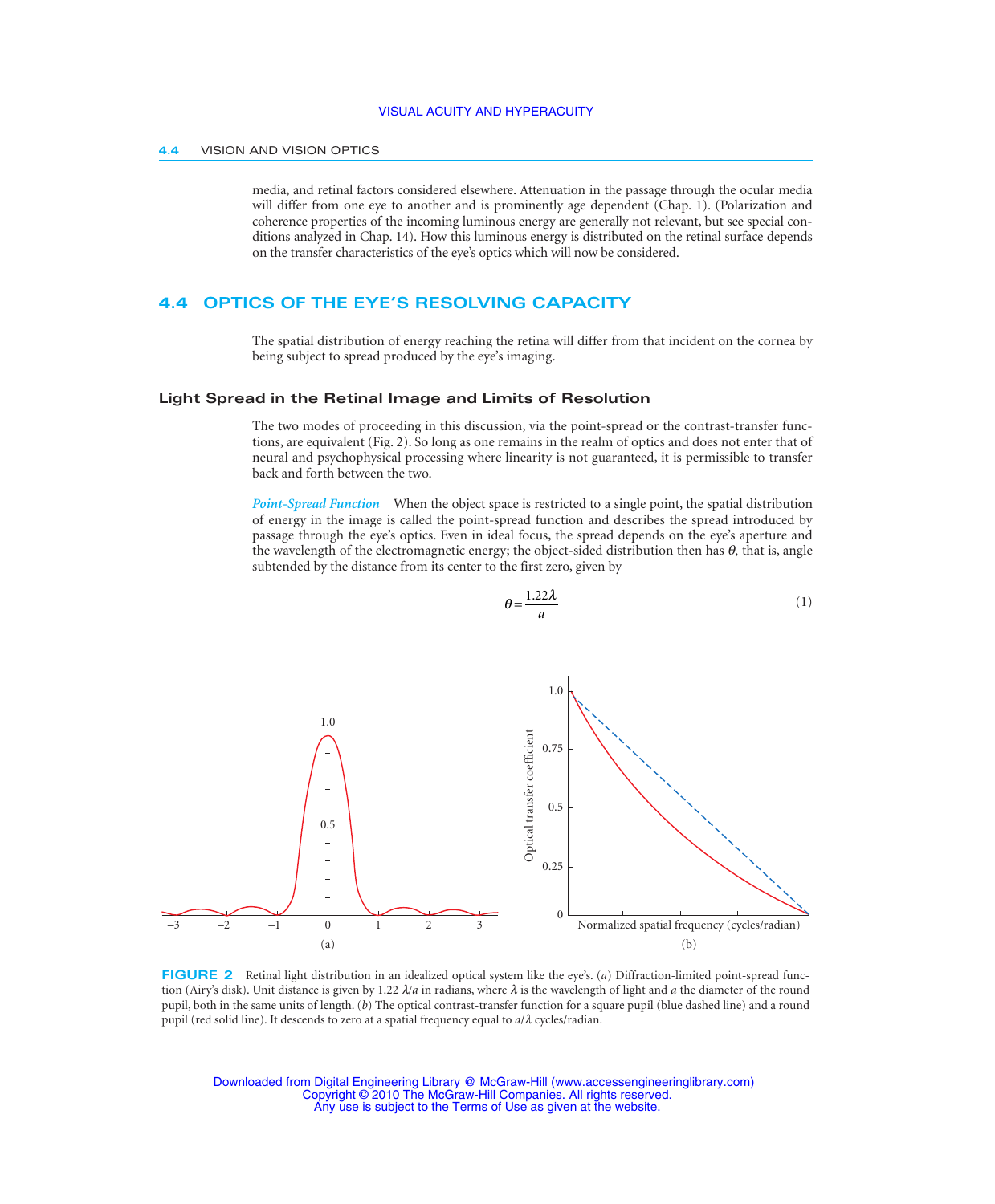A point can never be imaged smaller than a patch of such a size; the light distribution for any object is the convolution of that of the points constituting it. In practice there are additional factors due to the aberrations and scattering in each particular eye.

*Spatial-Frequency Coordinates and Contrast-Transfer Function* A fundamental property of optical imagery in its application to the eye is its linearity. Hence a permissible description of light distributions is in terms of their spatial Fourier spectra, that is, the amplitudes and phases of those spatial sinusoidal intensity distribution in terms of their spatial frequency that, when superimposed, will exactly reconstruct the original distribution. The limit here is the cutoff spatial frequency at which the optical transfer coefficient of the eye reaches zero (Fig. 2*b*).

Either of the two descriptors of the optical transfer between the eye's object and image spaces, the point-spread function, that is, light spread in the image of a point, and the contrast-transfer function, that is, the change in amplitude and phase that the component sinusoids (as a function of spatial frequency in two angular dimensions) experience as they are transferred from the eye's object space to the retinal image, is complete and the transposition between the two descriptors in uncomplicated.

Because resolution relates to the finest detail that can be captured in an image, the interest is in the narrowness of the point-spread function (e.g., width at half-height) or, equivalently, the highfrequency end of the contrast-transfer function. The absolute limit imposed by diffraction gives a bound to these two functions but this is actually achieved only in fully corrected eyes with pupil diameters below about 3 mm, when other dioptric deficits are minimal. Concentrating on light of wavelength 555 nm, for which the visual system during daylight is most sensitive, Fig. 2, taken over directly from diffraction theory, illustrates the best possible performance that may be expected from a normal human eye under ordinary circumstances. The cutoff spatial frequency then is near 90 cycles/degree<sup>-1</sup> and the diameter of Airy's disk about 1.5 arcmin.

A great deal of effort has gone into the determination of the actual point-spread functions of eyes which include factors such as aberrations. Only under very exceptional circumstances—and nowadays also with the aid of adaptive optics—does one get better imagery than what is shown in Fig. 2. When the pupil diameter is increased, theoretical improvement due to narrowing of the Airy disk is counteracted by aberrations which become more prominent as the outer zones of the pupil are uncovered. The effect of refractive errors on imaging can also be described in theory, but then phase changes in the contrast-transfer function enter because its complex nature (in the mathematical sense) can no longer be ignored (see under "Defocus").

## **4.5 RETINAL LIMITATIONS—RECEPTOR MOSAIC AND TILING OF NEURONAL RECEPTIVE FIELDS**

Also amenable to physical analysis are the limitations imposed on the resolving capacity of the eye by the structure of the retina. All information that is handed on to the neural stages of vision is in the first place partitioned by the elements of the receptor layer, each of which has an indivisible spatial signature. The spacing of the receptors is not uniform across the retina, nor is the individuality of their local sign necessarily retained in further processing. Ultimately, the information transfer to the brain is confined by the number of individual nerve fibers emerging from the retina. Nevertheless it is instructive to inquire into the grain of the retina in the foveal region where there is certainly at least one optic nerve fiber for each receptor.

Figure 3 is a cross section of the layer of a primate retina and shows an approximately hexagonal array of cones, whose average spacing in the center is of the order of 0.6 arcmin. No matter what else is in play, human visual resolution cannot be better than is allowed by this structure. The center of the fovea is only about 0.5 deg in diameter; the further one proceeds into the retinal periphery the coarser the mosaic and the lower the ratio of receptors to optic nerve fibers. This explains the reason for our highly developed oculomotor system with its quick ability to transfer foveal gaze to different eccentric and even moving targets.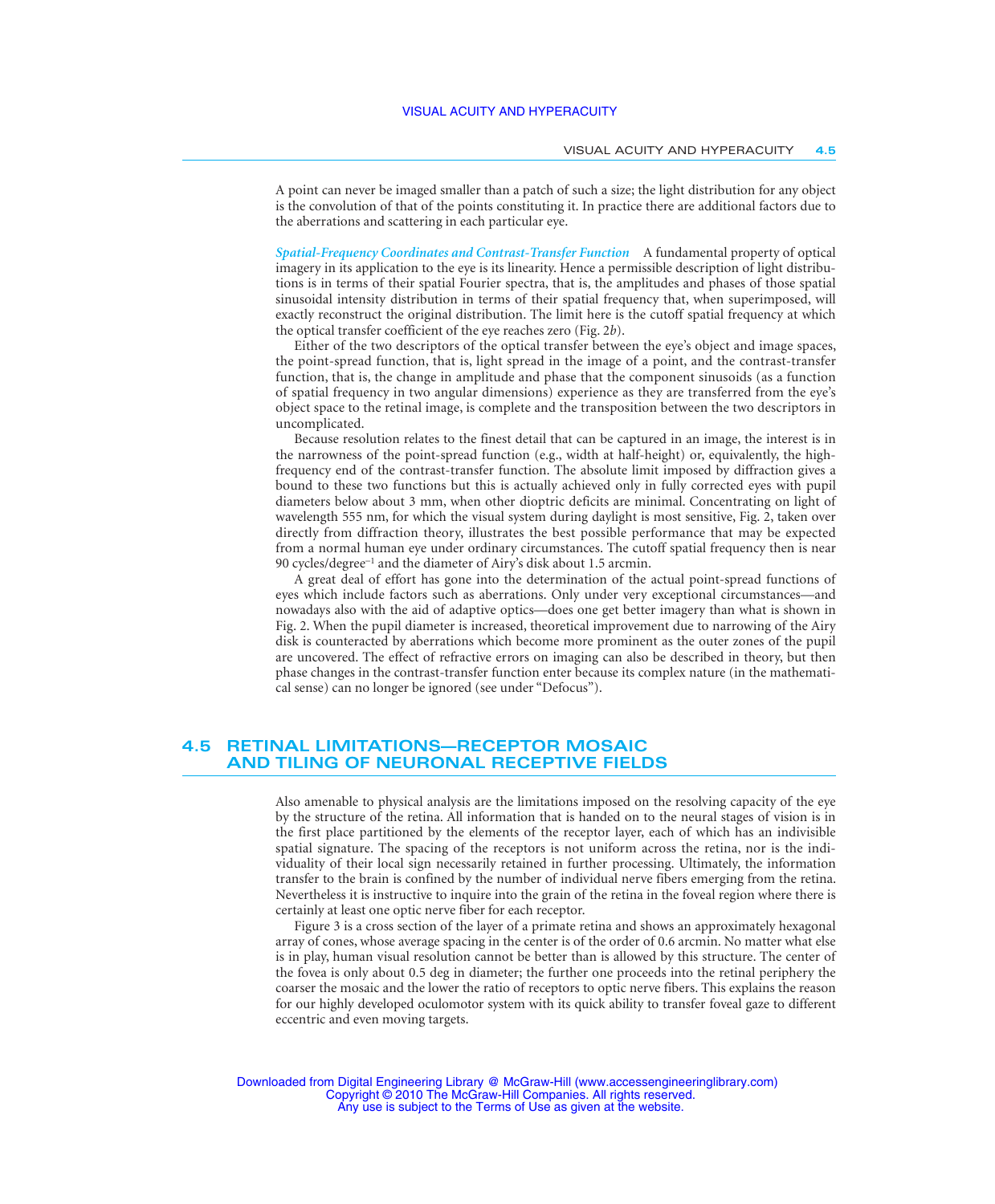

**FIGURE 3** Histological cross section of the retinal mosaic in the primate fovea. Each receptor represents an object-sided angle of about 0.6 arcmin.

The neural elements of the retina are not passive transducers but actively rearrange the optical signals that reach the receptors. After transmission to the brain, processing of these neural signals involves interaction from other regions and modification as a result of such factors as attention and memory. As yet the neural circuitry interposed between the optical image on the retina and the individual's acuity response has not reached a level of understanding equivalent to that of the optical and receptor stages.

## **4.6 DETERMINATION OF VISUAL RESOLUTION THRESHOLDS**

Awareness of the limitations imposed by the optics and anatomy of the eye is, of course, of value, but visual acuity is, in the end, a function of the operation of the whole organism: what are the finest spatial differences that can be distinguished? In answering this question, attention has to be paid to the manner of obtaining the measurements.

Since there is scatter in individual determinations, the number of trials will be controlled by the needed precision. The armamentarium of psychophysical procedures allows determination of a threshold with arbitrary precision. The standard optometric visual acuity chart, in use for 150 years, is a textbook case of effective employment of this approach. The ensemble of test symbols, the information content per symbol, the accepted answers, and the scaling of the steps and number of trials (letters in each row) have all been optimized for quick and reliable acuity identification.

A psychophysical threshold is a number along a scale of a variable (e.g., distance between double stars) at which a correct response is made in a predetermined proportion of trials. In a good experiment it is accompanied by a standard error. Thus if in a particular situation the two-star resolution threshold is found to be  $0.92 \pm 0.09$  arcmin and the 50-percent criterion was employed, this means that on 50 percent of occasions when the separation was 0.92 inch the observer would say "yes" (the percentage increasing with increasing separation) and that the scatter of the data and the number of observations were such that if the whole experiment were repeated many times, the value would be expected to be between 0.83 inch and 1.01 inch in 19 out of 20 runs of data.

The distinction is often made between detection and discrimination thresholds. In sophisticated detection procedures, stimulus presentations are alternated randomly with blanks. A count is kept of the number of times the observer gives a "yes" answer when there was no stimulus, the so-called false positives. An elaborate analytical procedure can then be deployed to examine the internal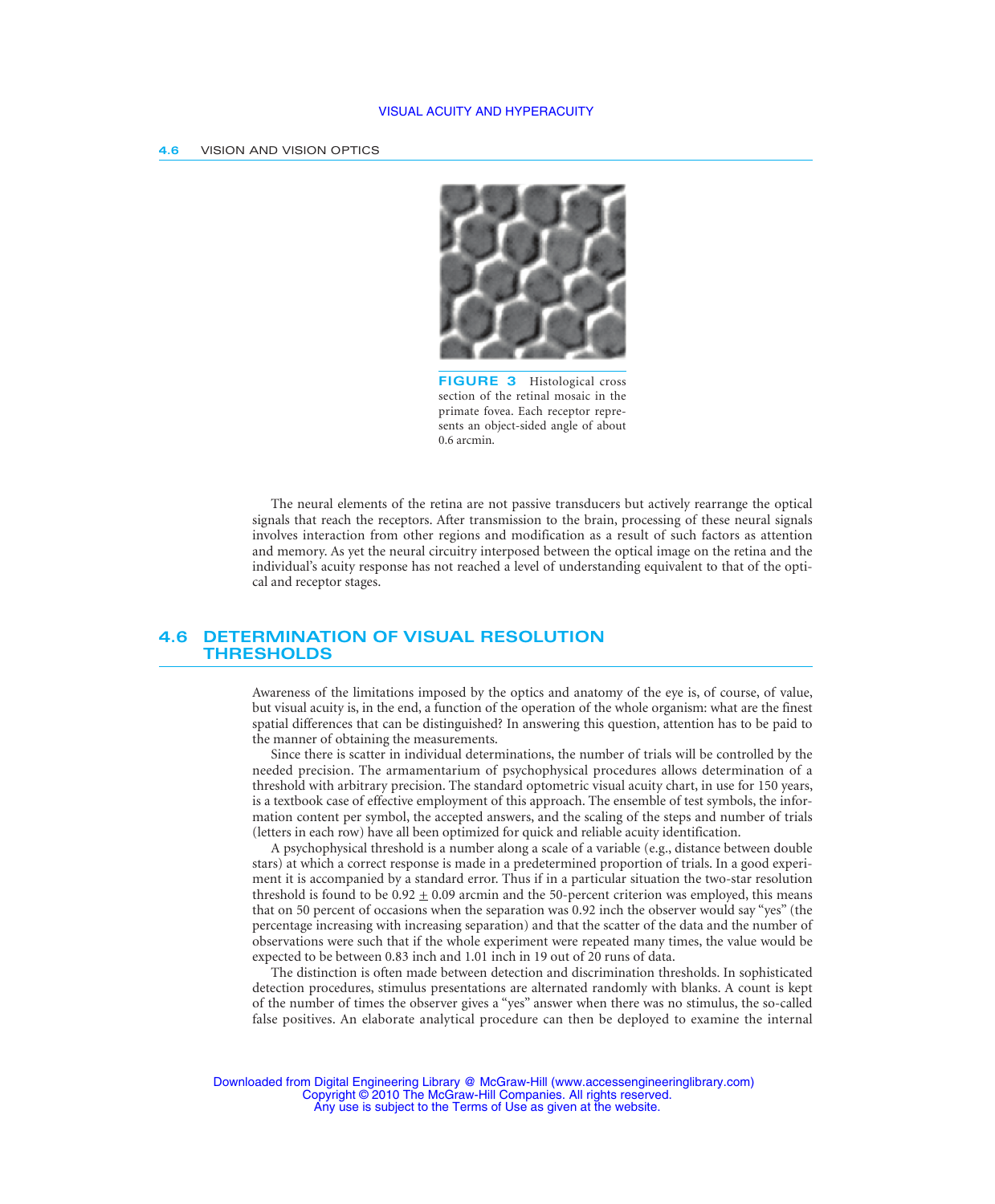"noise" against which the incoming sensory signal has to compete.<sup>2</sup> This methodology is appropriate when there is a blank as one of the alternatives in the test, for example, in the measurement of the high spatial-frequency cutoff for grating resolution. In the bulk of acuity determinations the observer has to discriminate between at least two alternative configurations each presented well above detection threshold, and what has to be safeguarded against are bias errors.

It is the current practice in vision research to observe as many of these niceties of psychophysical methodology as possible (Chap. 3). However, in clinical and screening situations less time and observer engagement is available, with, as a consequence, diminished reliability and repeatability of findings.

## **4.7 KINDS OF VISUAL ACUITY TESTS**

The common denominator of acuity tests is the determination of the finest detectable spatial partitioning, and this can be done in many ways. The closest to the optical concept of resolving power are the two-point or two-line patterns, whose minimum separation is measured at which they are seen as double (Fig. 4*a*). More popular are the two-bar experiments, most effectively implemented in a matrix of  $3 \times 3$  elements, in which either the top and bottom rows, or the right and left columns



**FIGURE 4** Patterns used in visual acuity tests and the associated response criteria: (*a*) Two point resolution. (*b*) Koenig bars in a  $3 \times 3$  matrix. (*c*) Grating resolution. (*d*) Letters, as used in the clinical Snellen chart. Observers respond to these questions: You will be shown either a single or a double star. Was it "one" or "two?" (*a*). You will be shown a two-line pattern. Were the lines vertical or horizontal? (*b*). You will be shown a field that is either blank or contains vertical stripes? Was it "blank" or "striped?" (*c*). You will be shown an alphanumeric character. What letter or digit was it? (*d*).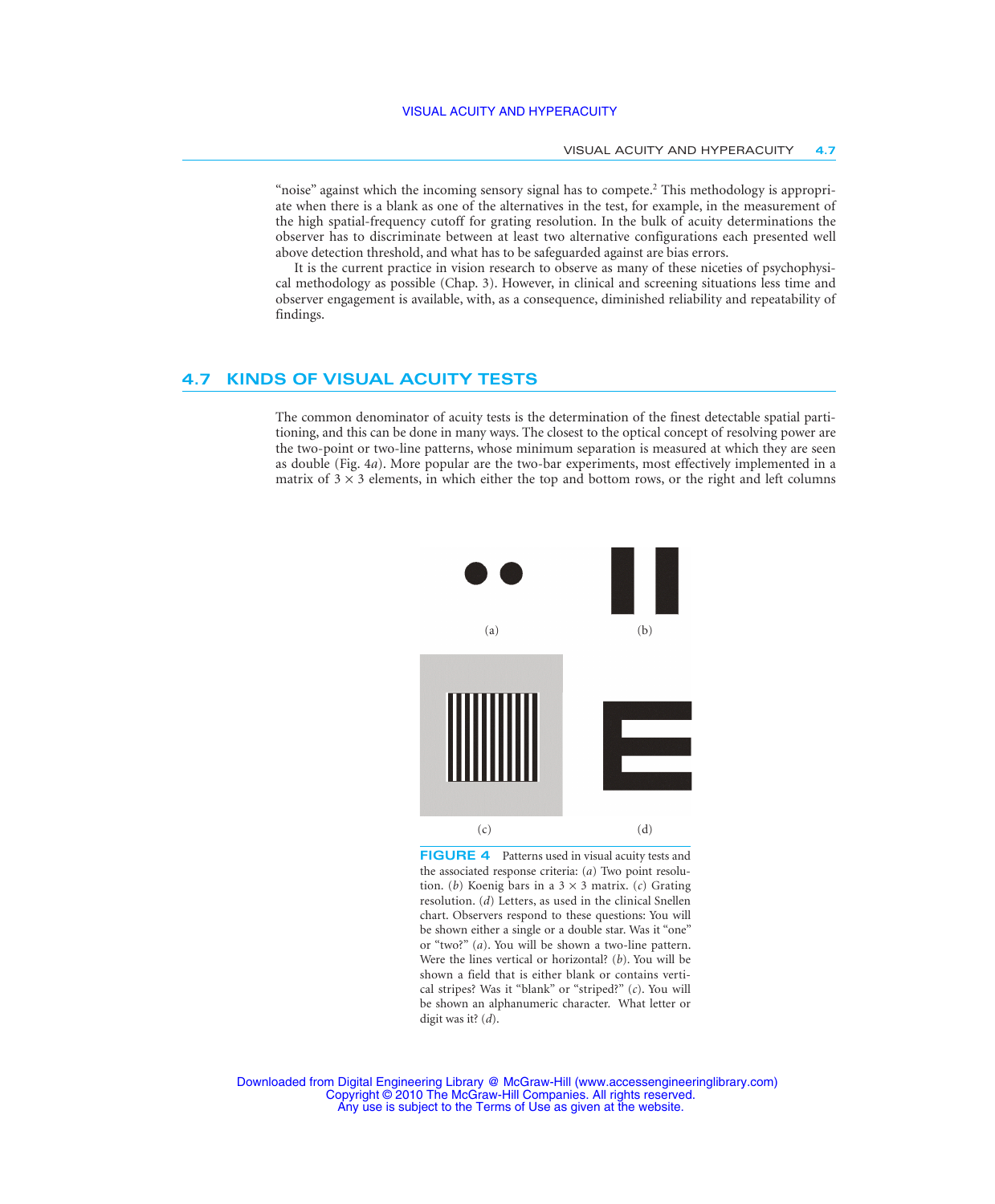have a different contrast than the middle row or column (Fig. 4*b*), the observer's responses being limited to "horizontal" and "vertical." The size of the matrix elements is increased to determine the observer's threshold. Overall size is no clue and the response is based on the detection of the internal image structure.

Some brightness variables are available to the experimenter. In the old days, the lines would be black on a white background whose luminance would be specified. With the advent of oscilloscopic displays this can now be white on black or, more generally, brighter and darker than a uniform background. Contrast is then a further variable, usually defined by the Michelson formula

$$
\frac{(L_{\text{max}} - L_{\text{min}})}{(L_{\text{max}} + L_{\text{min}})}
$$
\n(2)

With the advent of the Fourier approach to optics, grating targets have become popular. For the purposes of acuity, the highest spatial-frequency grating is determined at which, with 100-percent modulation, the field is just seen as striped rather than uniform (Fig. 4*c*). The phenomenon of spurious resolution, described below, makes this test inadvisable when focus errors may be at play. The role of grating targets in acuity measurements differs from that in modulation sensitivity tests, where gratings with a range of spatial periods are demodulated till they are no longer detectable. This process yields the modulation sensitivity curve, discussed below.

Since they were first introduced in the second half of the 19th century, the standard for clinical visual acuity are the Snellen letters—alphanumerical characters, each drawn within a  $5 \times 5$  matrix, with limb thickness as the parameter (Fig. 4*d*). From the beginning it was accepted that the resolution limit of the human eye is 1 arcmin, and hence the overall size of the Snellen letter for normal acuity is 5 arcmin, or 9.5 mm at a distance of 6 m or 20 ft (optical infinity for practical purposes). When such letters can be read at 20 ft, visual acuity is said to be 20/20. Letters twice this size can normally be read at 40 ft; an observer who can only read such double-sized letters at 20 ft has 20/40 acuity. The charts are usually assembled in lines of about 8 letters for 20/20 and progressively fewer for the lower ratings, with just a single letter for 20/200. Because in acuity determinations the error is proportional to the size of the letters<sup>3</sup> and the sequence of letter sizes in charts is usually logarithmic.<sup>4</sup> Snellen acuity is often converted to a fraction, 20/20 becoming 1.0, 20/40 becoming 0.5, and so on. When some of the letters in a line are missed, say 2 in the 20/20 line, a score of  $20/20 - 2$  is recorded. For example, if there are 7 letters in the 20/25 (0.8) line of which 3 are missed, and the next line is 20/30 (0.67) a numerical value of  $0.74$  [ $0.8 - (3/7)$  ( $0.8 - 0.67$ )] can be entered for statistical purposes.

Snellen charts have been made available in many alphabets, but letters may not have equal legibility, even in English. Hence a stripped-down version of letter acuity is often used. A single letter E can be shown in four or even eight orientations and the observer asked to respond, perhaps by pointing a hand with outstretched fingers. The detection of the location of a gap in an annulus, that is, the distinction between the letter O and an oriented C, called the Landolt C test after its inventor is particularly useful. Both the E and Landolt C tests can be fitted into the tradition of Snellen letters by, for the 20/20 targets, generating them with 1' line within a  $5 \times 5'$  matrix, with progressive size increases to arrive at a solid numerical acuity value. These two tests make no demands on the subjects' literacy and have the virtue that the effect of guessing is a known quantity. Even here, a minor problem arises because of the "oblique effect," a small performance deficit in oblique orientations over the horizontal and vertical.

The development of the visual system in infants and the early detection of visual anomalies has sparked the design of infant visual acuity tests, usually depending on the observation of eye movements to targets of interest whose size can be progressively diminished.<sup>5</sup> Apart from this "preferential looking" technique, optokinetic nystagmus, that is, the involuntary eye tracking of large moving fields, can be effectively utilized to measure acuity by progressively diminishing the size of details until tracking fails.

As outlined so far, all the tests have in common the need for the subject to be aware and cooperative, though not necessary literate. When these conditions are absent, other procedures have to be adopted, for example, recording the signals from the eye into the central nervous system from the scalp. These are not further described here.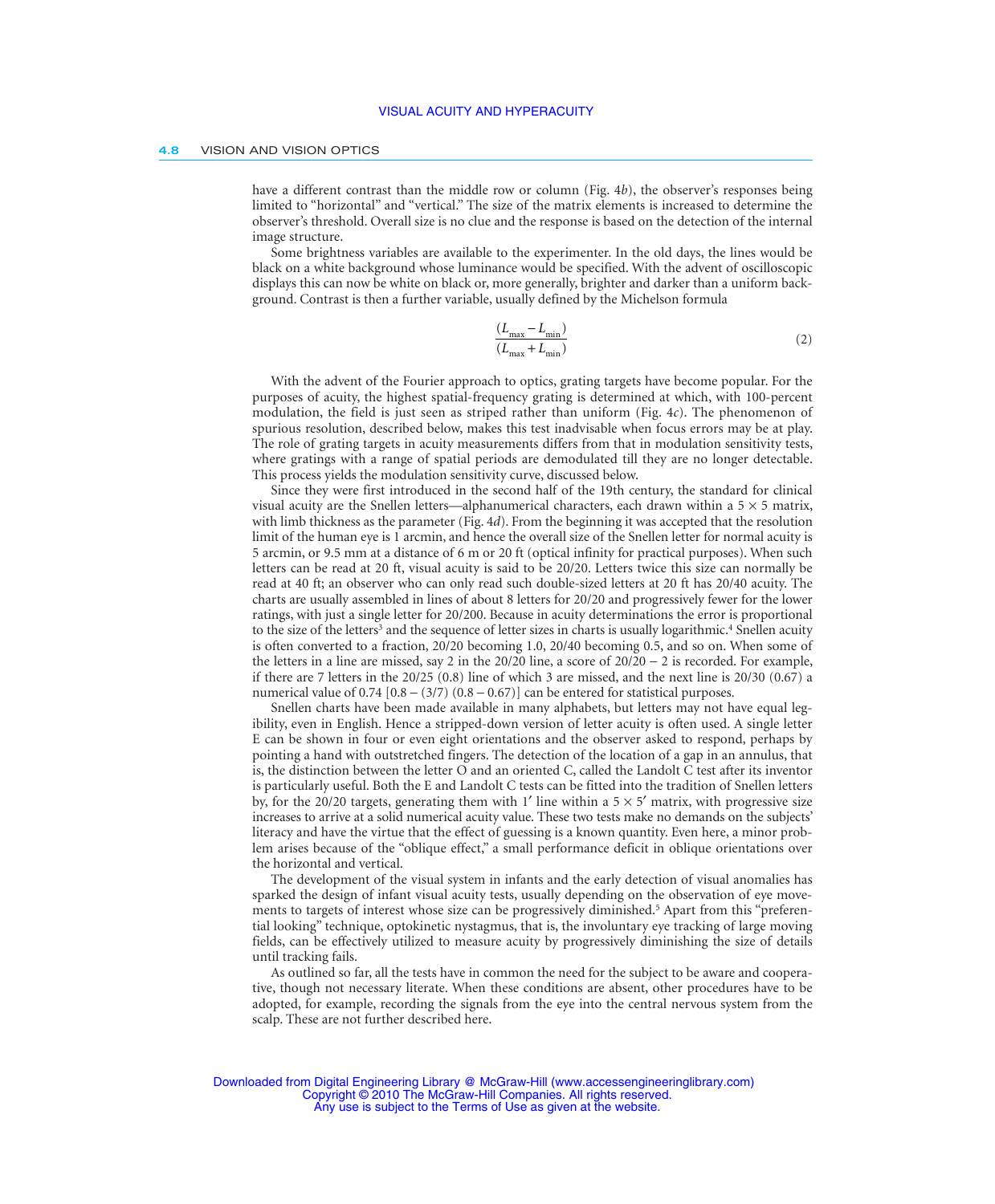## **4.8 FACTORS AFFECTING VISUAL ACUITY**

Visual acuity performance will be diminished whenever any of the contributing functions have not been optimized. Initial analysis concentrates on optical and retinal factors; not enough is known about the subsequent central neural stages to differentiate all the possible ways in which their operation can be encumbered or rendered inefficient. Such factors as attention, training, and task familiarity are clearly relevant. A treatment of the subject from the clinical point of view is available in textbooks.<sup>6,7</sup>

*Pupil* When the optical line-spread function has been widened for whatever reason, resolution will obviously suffer. This is the case when the pupil is too small—2 mm or less—when diffraction widens it or, in the presence of aberrated wavefronts, when it is very large—usually 6 mm or larger.

*Defocus* Focus errors are of particular interest, because one of the most ubiquitous applications of visual acuity testing is to ascertain the best refractive state of eyes for purposes of spectacle, contact lens, or surgical correction. Ever since the establishment of the current optometric routines in the late 19th century, rules of thumb have existed for the relationship between refractive error and unaided acuity. One of these is shown in Fig. 5. But this does not take into account a patient's pupil size which governs depth of focus, the possible presence of astigmatism, and higher-order aberrations, nor some complications arising from the nature of out-of-focus imagery. When a spherical wavefront entering the eye's image space does not have its center at the retina, the imagery can be described as having a phase error that increases as the square of the distance from the center of the aperture.<sup>9</sup> The contrast-transfer function, which is the Fourier transform of the complex (i.e., amplitude and phase) pupil aperture function, then does not descend to the cutoff spatial frequency monotonically, but shows oscillatory behavior (Fig. 6); in some regions in the spatial-frequency spectrum it dips below zero and the grating images have their black and white stripes reversed. This so-called spurious resolution means that if one views grating pattern under these conditions and gradually increases spatial frequency, stripes will first be visible, then disappear at the zero-crossing of the transfer function, then reappear with inverted contrast and so on. The seen image of objects like Snellen letters will undergo even more complex changes, with the possibility that "spurious" recognition is achieved with specific states of pupil size and defocus.



**FIGURE 5** Visual acuity in a typical eye as a function of uncorrected spherical refractive error in diopters. (*Adapted from Laurance.*<sup>8</sup> )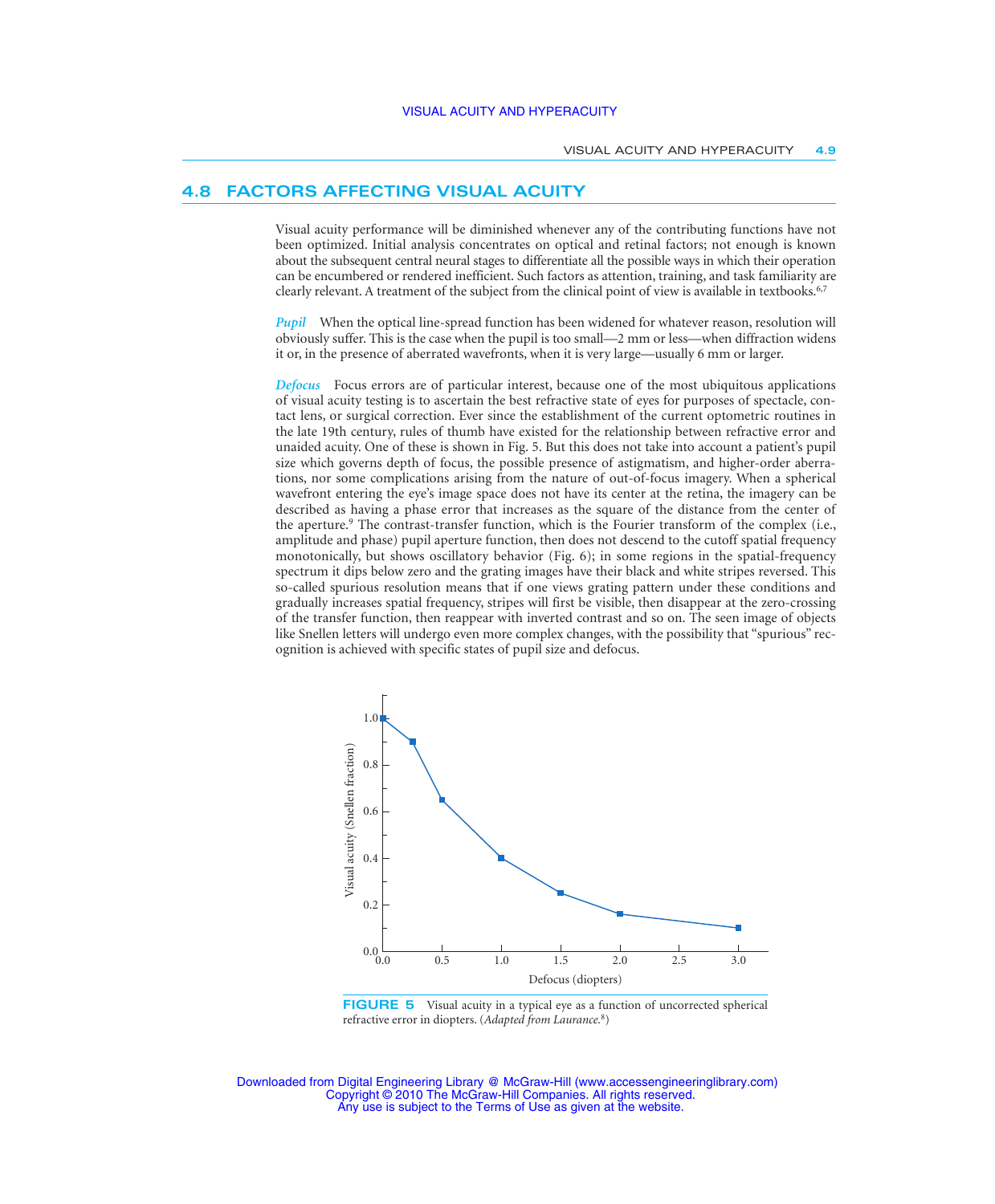

**FIGURE 6** Normalized optical-transfer function for various degrees of defocus, showing regions of the spatial-frequency spectrum in which the coefficients are negative and the contrast of grating targets is reversed in the image compared to that in the object. (*Adapted from Hopkins.*10) For an eye with a 3-mm round pupil and wavelength 560 nm, the cutoff spatial frequency denoted by the normalized value 1.0 on the axis of abscissas is 1.53 cycles/arcmin and the five curves show the theoretical response for 0, 0.23, 0.31, 0.62, and 1 diopters defocus.

*Color* The diffraction equations have wavelength as an explicit variable. The width of the pointspread function varies inversely with wavelength. This is, however, only a minor factor where the effect of color on visual acuity is concerned. More immediately involved is the eye's chromatic aberration, giving defocus of about 1 diopter at the extremes of the visual spectrum, where also more energy is needed to compensate for the fact that the luminous efficiency of the eye peaks as 555 nm for the photopic and 500 nm for the scotopic (rod) system. In practice, therefore, each situation will have to be handled individually depending on the wavelength distribution of the particular stimulus.

*Retinal Eccentricity* Due to the coarsening of the grain of the anatomical connections in the peripheral retina, visual acuity falls off with increasing eccentricity (Fig. 7) and this is more pronounced in the extreme nasal than temporal field of view of each eye. In binocular vision, when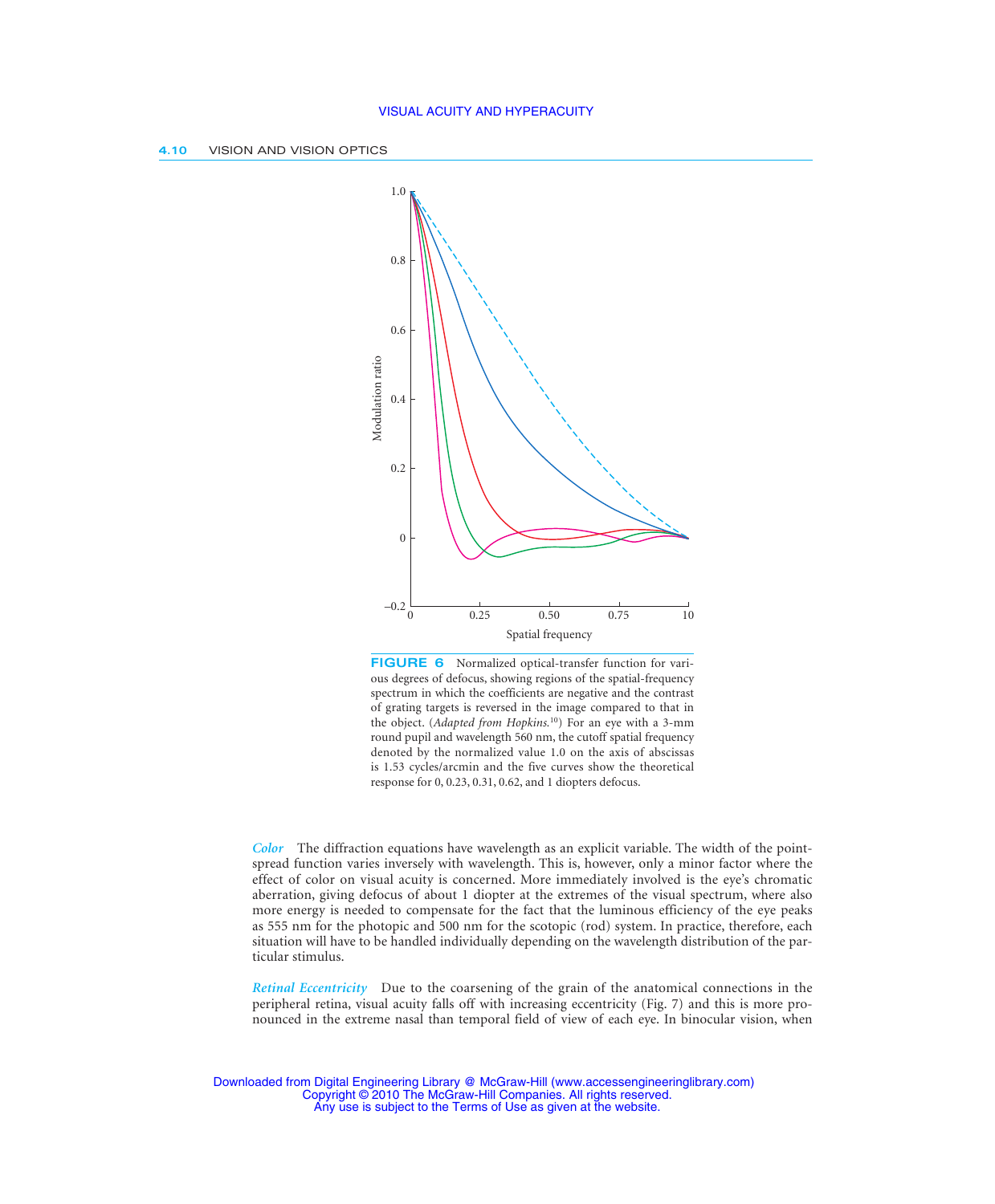



both eyes are in play, acuity is usually better than in monocular vision, not only because the better eye covers any possible deficiency of the other, but also because of probability summation due to the two retinas acting as independent detectors.

*Luminance* Acuity measured for black symbols against a white background, that is, for 100 percent contrast (Fig. 8) remains constant from about 10 cd ⋅ m<sup>-2</sup> up. Below about 1 cd ⋅ m<sup>-2</sup> the photopic system drops out and rods, which are absent in the fovea, take over. Their luminosity curve peaks at



**FIGURE 8** Visual acuity for targets as a function of their luminance. (*Adapted from Shlaer.*12) The rod-cone break occurs at a light level equivalent to that of a scene lit by full-moon light.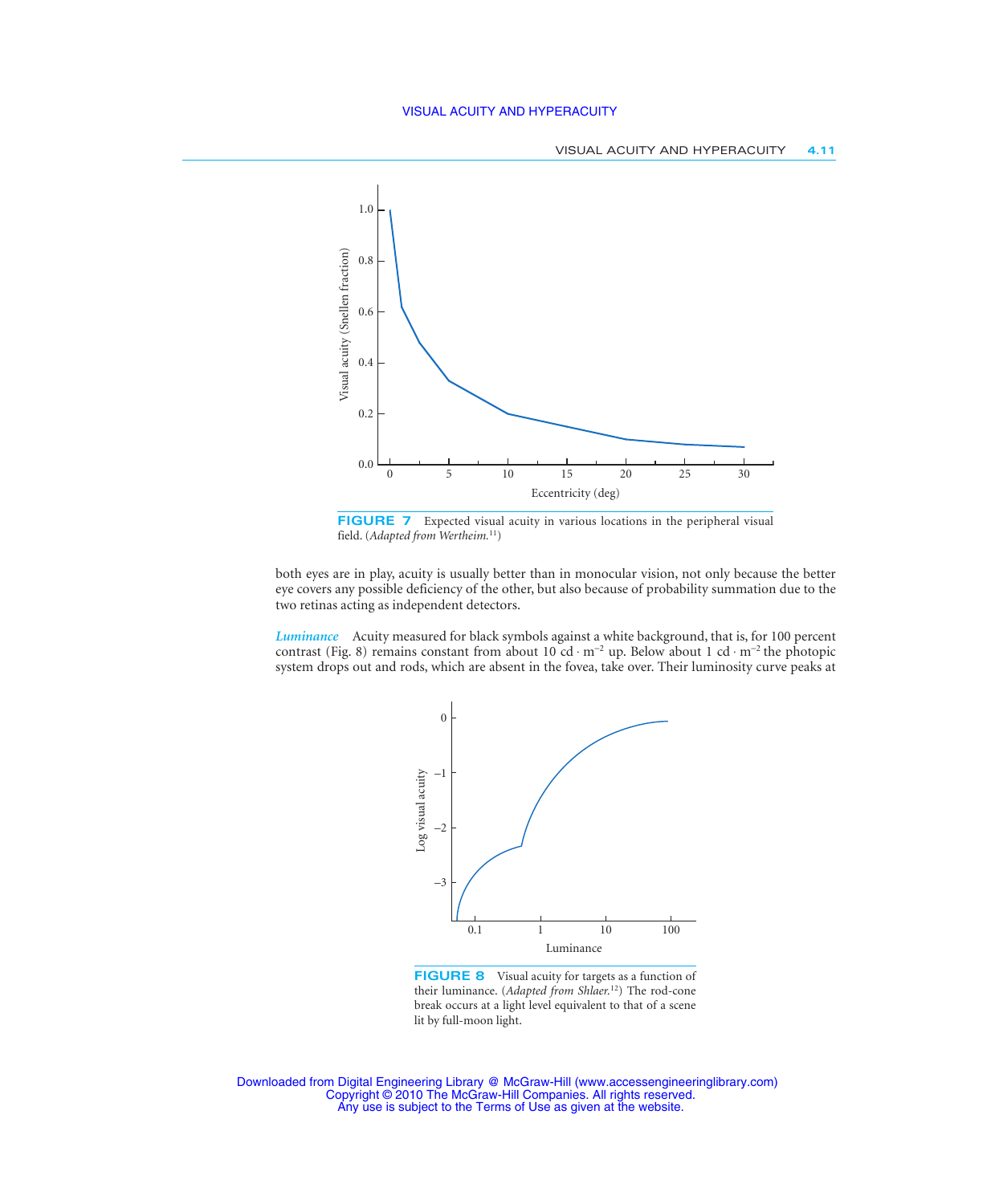

**FIGURE 9** Modulation sensitivity (contrast detection) curve of the human visual apparatus as a function of spatial frequency at different light levels. (*From van Nes and Bouman*. 13) Visual acuity is equivalent to the highest spatial frequency at which a response can still be obtained (intersection with the *x* axis) and the data here map well on those in Fig. 8.

about 500 nm. Also, they are color blind, and subject to considerable spatial summation and adaptation, that is, become more sensitive with increased time in the dark, up to as much as 30 to 45 min.

*Contrast* Most clearly shown with the use of grating stimuli, there is reduction in performance at both the low and high spatial frequency ends of the spectrum (Fig. 9). Because contrast sensitivity is lowered in various ocular abnormalities, particularly scatter of or absorption in the media, it has been found valuable to perform acuity measurements with low-contrast charts.14,15 Reversing the contrast polarity, that is, presenting bright letters against a dark background, has virtue for eyes with a wide point-spread function and light scatter<sup>16</sup> and indeed improves acuity performance in some older eyes.17

*Time* Time is decidedly a factor in visual acuity. For very short presentations, about 20 ms or less, the eye integrates all the light flux, what matters then is the product of the intensity and the duration, in any combination. But acuity improves with duration in the several hundred millisecond range where light detection no longer depends on duration but only intensity (Fig. 10).

*Surround* A prominent effect in visual acuity is that of crowding, where the presence of any contour close to the resolution target interferes with performance (Fig. 11).

*Practice Effects* Surprisingly, in the fovea of normal observers, practice in the task does not confer any further advantage—it seems that optimum performance has been entrained through continuous exercise of the facility in everyday situation. Peripheral acuity can, however, be improved by training.20,21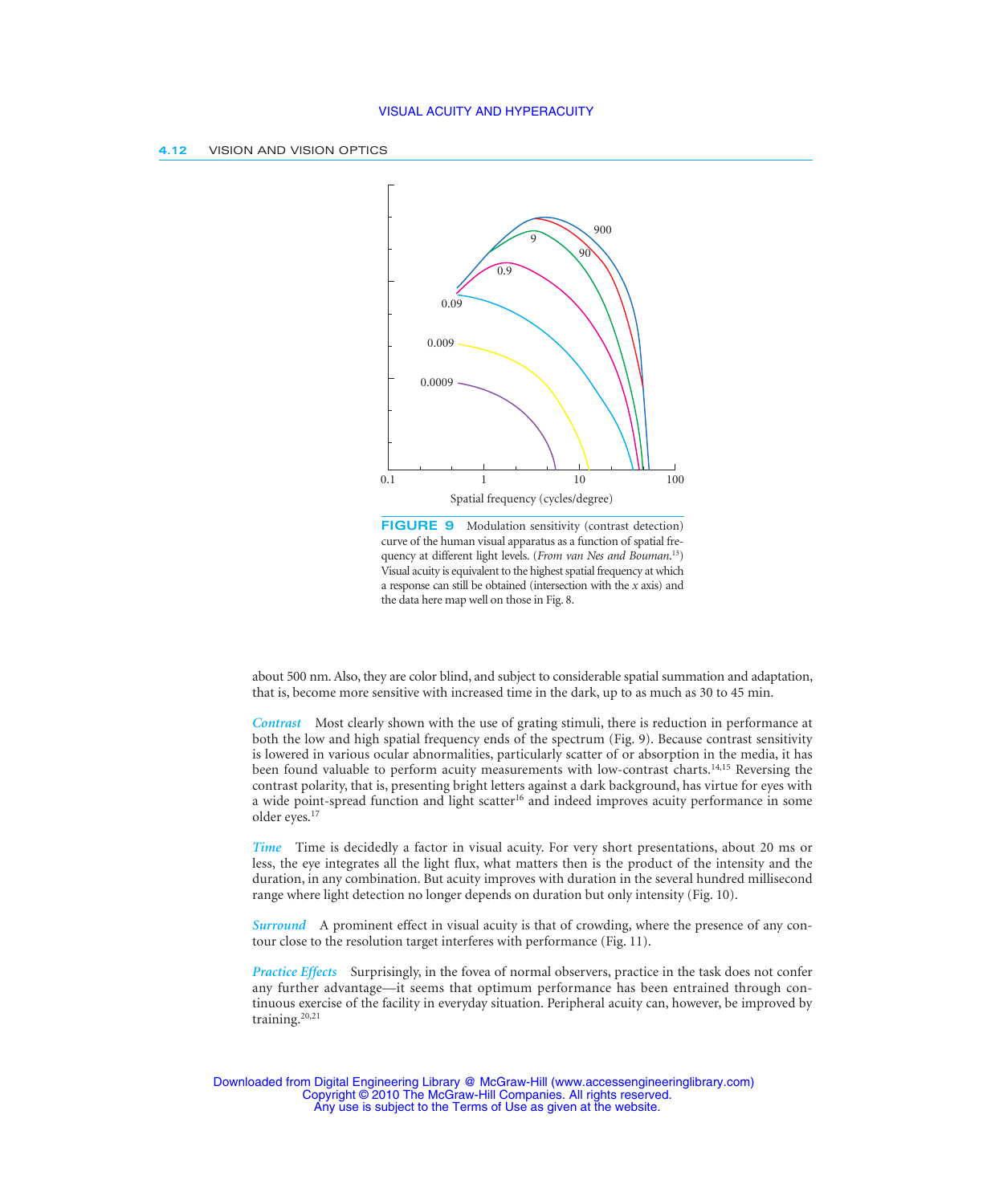

**FIGURE 10** Visual acuity as function of exposure duration. (*From Baron and Westheimer*. 18)

*Stage of Development and Aging* Visual acuity shows a steep increase in the first few months of life and, if a secure measurement can be obtained, is not far from normal at least by the third year.<sup>5</sup> The aging eye is subject to a large number of conditions that impair acuity (Chap. 14); it is their presence or absence that determines any individual patient's status. Consequently age decrements of acuity can rage from none to severe.



**FIGURE 11** Data showing the "crowding" effect in visual acuity. A standard letter is surrounded by bars on all four sides and the performance drops when the bars are separated from the edge of the letter by the thickness of the letter's line-width. (*Adapted from Flom, Weymouth, and Kahneman*. 19)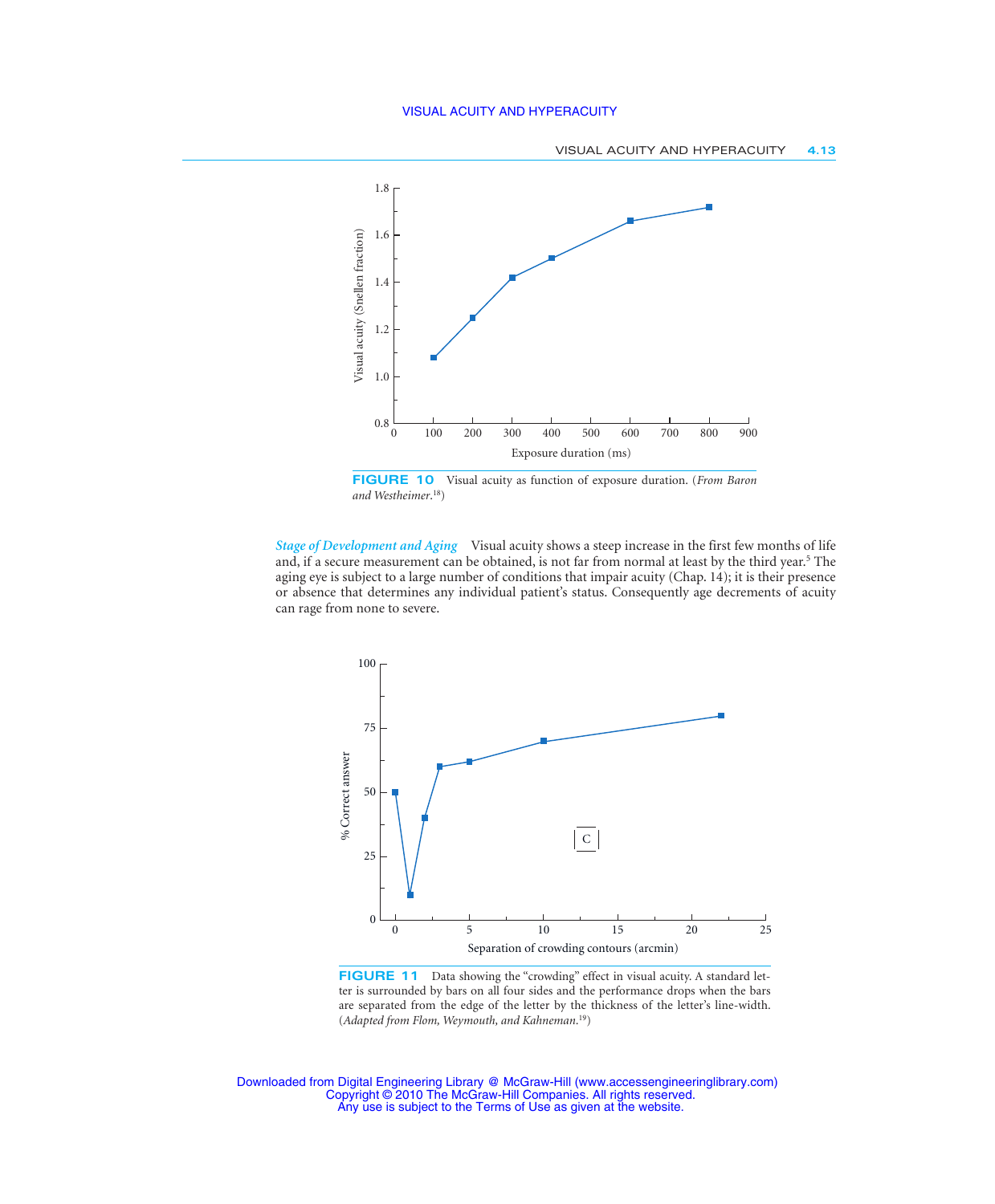## **4.9 HYPERACUITY**

For a long time human spatial discriminations have been known where thresholds are markedly lower than the resolution limit. For vernier acuity, the foveal alignment threshold for two abutting lines is just a few arcsecs, as compared with the 1 arcmin or so of ordinary resolution limit.

Such high precision of localization is shared by many kinds of pattern elements, both in the direction joining them, in their alignment, and in deviations from rectilinearity (Fig. 12). The word hyperacuity is applied to this discrimination of relative position, in recognition that it surpasses by at least an order of magnitude the traditional acuity. Whereas the limitation of the latter are mainly in the resolving capacity of the eye's optics and retinal mosaic, hyperacuity depends on the neural visual system's ability to extract subtle differences within the spatial patterns of the optical image on the retina.



**FIGURE 12** Configuration in which location differences can be detected with a precision higher than the resolution limit by up to an order of magnitude. These hyperacuity tasks do not contradict any laws of optics and are the result of sophisticated neural circuits identifying the centroids of light distributions and comparing their location. Thresholds are just a few arcsec in the foveal discrimination of these patterns from their null standards: (*a*) orientation deviation from the vertical of a short line; (*b*) alignment or vernier acuity; (*c*) bisection of a spatial interval; and (*d*) deviation from straightness of a short line.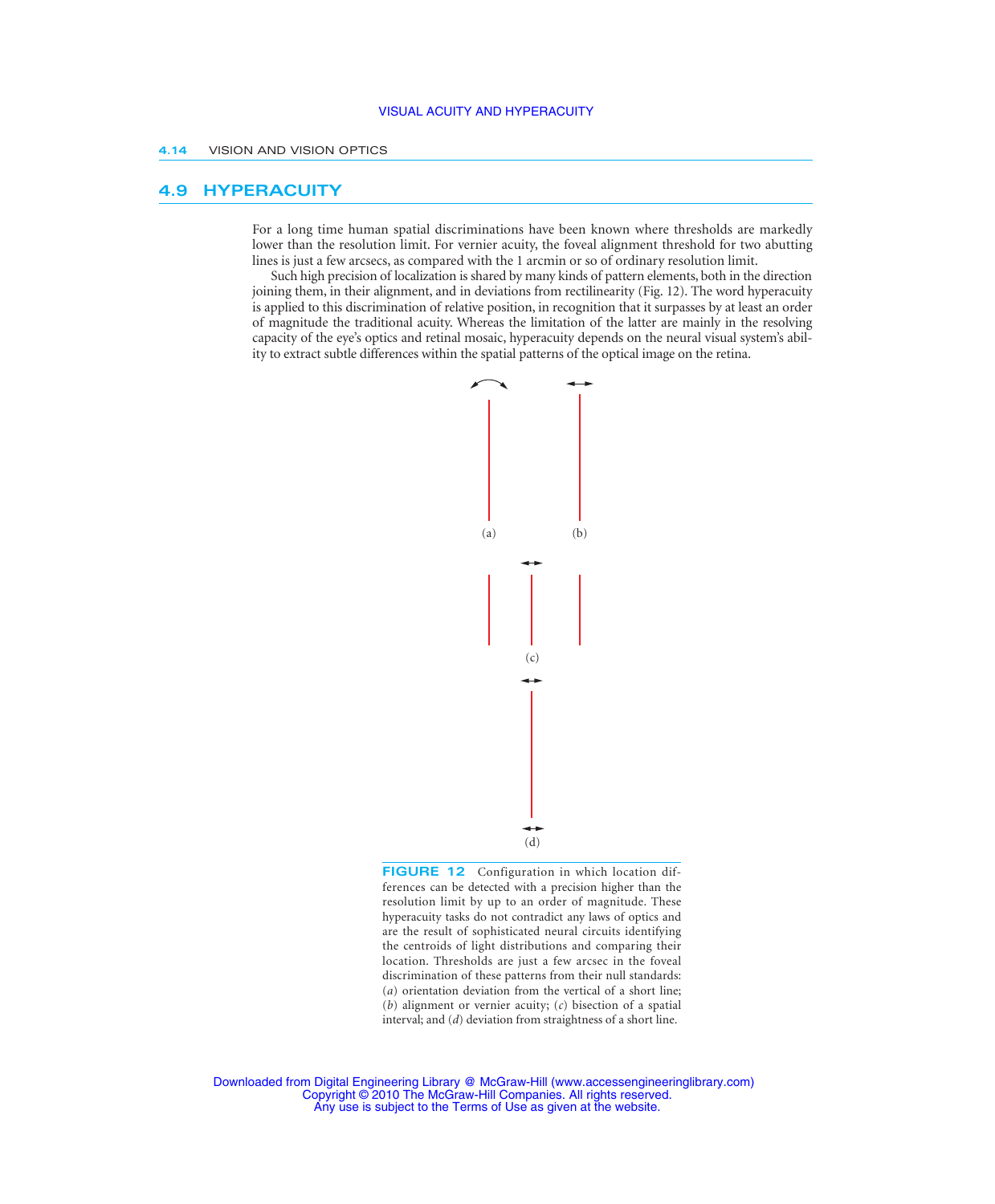Localization discriminations in the hyperacuity range are performed by identification of the centroid of the retinal light distributions<sup>22</sup> of the involved pattern components, for example, abutting lines in the vernier task. The information is available in the image and can be described equally well in the domains of light distribution and its Fourier spectrum. It is testimony of sophisticated neural processing to arrive at the desired decision. Resolution and localization acuity share many attributes, though usually not in the same numerical measure.

Like ordinary visual acuity, hyperacuity is susceptible to crowding and to the oblique effect, but the two classes of spatial discrimination do not share all the other attributes.<sup>23</sup> Specifically, hyperacuity is more robust to reduction in exposure duration and diminishes more steeply with retinal eccentricity. It therefore follows that the neural processing apparatus is different and involves subtly recognition of differences in the excitation state of a neural population. In this respect it is similar to a whole host of fine discriminations, for example, those in the visual domains of color and stereoscopic depth.

## **4.10 RESOLUTION, SUPERRESOLUTION, AND INFORMATION THEORY**

The threshold difference between ordinary visual acuity and hyperacuity raises the question whether any fundamental physical principles are being disobeyed.<sup>24</sup>

#### **Resolution and Superresolution**

In the first instance, all of vision must satisfy the laws of physical optics according to which no knowledge can be acquired about an object that is contained in the region beyond the cutoff spatial frequency decreed by diffraction theory. Here the concepts associated with the term *superresolution*  (Chaps. 3 and 4 in Vol. I) are relevant; they have been expanded since first formulated as involving an extrapolation: If the predominant features in which the spatial-frequency spectrum of two objects differ are located beyond the cutoff, but are always accompanied by a characteristic signature within it, then in principle it is possible to make the distinction between the two objects from detailed study of the transmitted spectrum and extrapolate from that to arrive at a correct decision. More recently the word has also been used to describe a procedure by which several samples of noisy transmitted spatialfrequency spectra from what is known to be the same object are superimposed and averaged. In both uses of the word, no diffraction theory limit has been broached; rather, knowledge is secured from detailed analyses of observed energy distributions on the basis of prior information—in the first case that the difference in the spatial-frequency spectrum inside the cutoff limit is always associated with those beyond it, in the second that the several spectra that are averaged arose from the same target.

#### **Resolution and Information**

Information theory has been of help in understanding some potentially knotty problems in defining resolution.25 Traditionally, the resolving power of an ideal optical instrument is regarded to have been reached when two stars are separated by the width of the Airy disk, when the images of the two stars partially overlap and the dip between the two peaks is about 19 percent. This so-called Rayleigh criterion usually allows the receptive apparatus to signal the two peaks and the trough as separable features—provided its spatial grain is fine enough and the intensity difference detectable. It is then possible to decide, without prior knowledge, that there are two stars or that a spectral line is double. But when there is prior knowledge that the source can only be either single or double, and if double, what their relative intensity is, then the decision can be made for smaller separations, because the light distribution resulting from the overlapping images of two adjoining sources differs in predictable fashion from that of a single sources, even when the dip between the peaks is less than at the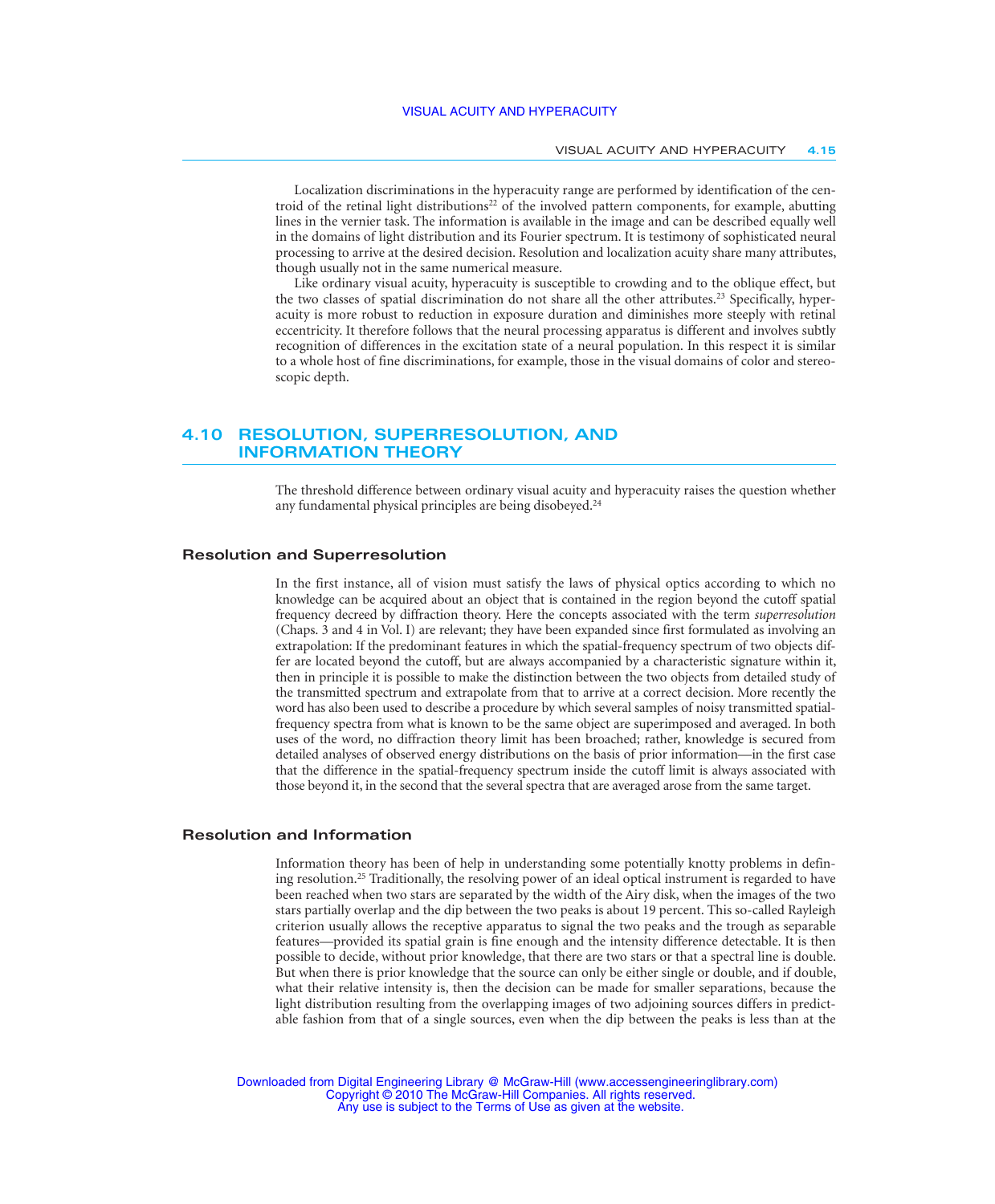Rayleigh limit and even when there is no dip at all. This specific example highlights how information theory, as first formulated by Shannon, enters the discussion: in quantifying the transmitted information, prior knowledge needs to be factored in.

The diffraction image of a point is an expression of the uncertainty principle: it describes the probability distribution of the location of the source of an absorbed photon. The larger the number of absorbed photons, the more secure the knowledge of the source's location *provided always that it is known that it has remained the same source as the photons are being accumulated.* With sufficient number of absorbed photons, and the assurance that they arose from the same source, it is possible to assign location with arbitrary precision. Hence, from the standpoint of optics, there is nothing mysterious about the precision of locating visual target that is now called hyperacuity. Rather it draws attention to the physiological and perceptual apparatus that enables this precision to be attained.

#### **4.11 SUMMARY**

The human visual system's capacity to discriminate spatial details is governed by the eye's optical imagery, by the grain of the retinal receiving layer, by the physiological apparatus of the retina and the central nervous system, and by methodological considerations of recording observers' responses. Overall, under the best conditions of ordinary viewing, the resolution limit is close to that governed by the diffraction theory for the involved optical parameters. Performance is impaired whenever any of the optical, anatomical, physiological, or perceptual components does not operate optimally. There is an additional class of visual threshold based not on resolution of spatial detail but on locating relative object position. Because thresholds then are at least one order of magnitude better, they are called hyperacuity. They do not contravene any laws of optics but are testimony to sophisticated neural processing that can identify the location of the centroid of retinal light distributions with high precision.

## **4.12 REFERENCES**

- 1. G. Westheimer, "The Visual System and Its Stimuli," *The Senses. A Comprehensive Reference*, R. H. Masland, (ed.), Academic Press, Oxford, 2008.
- 2. N. A. Macmillan and C. D. Creelman, *Detection Theory,* 2nd ed., Erlbaum, New York, 2005.
- 3. G. Westheimer, "Scaling of Visual Acuity Measurements," *Arch. Ophthalmol.* **97**(2)**:**327–330 (1979).
- 4. I. L. Bailey and J. E. Lovie, "New Design Principles for Visual Acuity Letter Charts," *Am. J. Optom. Physiol. Opt.* **53:**740–745 (1976).
- 5. D. Y. Teller, "First Glances: The Vision of Infants. The Friedenwald Lecture," *Invest. Ophthalmol. Vis. Sci.* **38:**2183–2203 (1997).
- 6. I. Borish, *Clinical Refraction,* Saunders, Philadelphia, 1998.
- 7. G. Westheimer, "Visual Acuity," *Adler's Physiology of the Eye,* 10th ed., P. L. Kaufman and A. Alm, (eds.), Mosby, St. Louis, 2003, pp. 453–469.
- 8. L. Laurence, *Visual Optics and Sight Testing,* 3rd ed., School of Optics, London, 1926.
- 9. G. Westheimer, "Optical Properties of Vertebrate Eyes," *Handbook of Sensory Physiology*, M. G. F. Fuortes, (ed.), Spriner-Verlag, Berlin, 1972, pp. 449–482.
- 10. H. H. Hopkins, "The Application of Frequency Response Techniques in Optics," *Proc. Physical Soc.* **79:**889–918 (1962).
- 11. T. Wertheim, "Ueber die indirekte Sehschärfe," *Z. Psychol.* **7:**172–189 (1894).
- 12. S. Shlaer, "The Relation between Visual Acuity and Illumination," *J. gen. Physiol.* **21:**167–188 (1937).
- 13. F. L. van Nes and M. A. Bouman, "Spatial Modulation Transfer in the Human Eye," *J. Opt. Soc. Am.* **57:**401–406 (1967).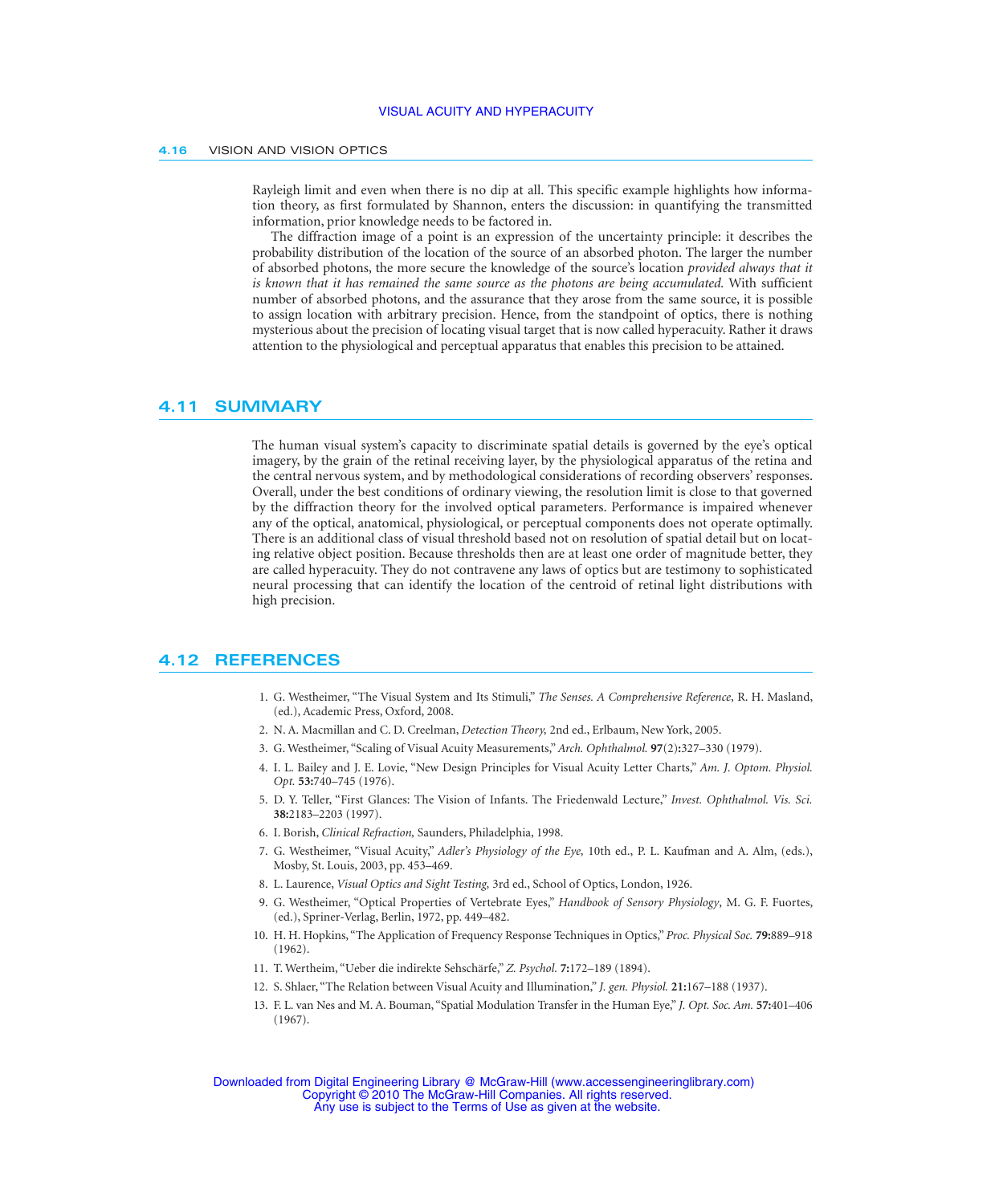- 14. D. G. Pelli, J. G. Robson, and A. J. Wilkins, "The Design of a New Letter Chart for Measuring Contrast Sensitivity," *Clinical Vision Sciences* **2:**187–199 (1988).
- 15. D. Regan, "Low Contrast Letter Charts and Sine Wave Grating Tests in Ophthalmological and Neurological Disorders," *Clinical Vision Sciences* **2:**235–250 (1988).
- 16. G. Westheimer, "Visual Acuity with Reversed-Contrast Charts: I. Theoretical and Psychophysical Investigations," *Optom. Vis. Sci.* **80:**745–748 (2003).
- 17. G. Westheimer, P. Chu, W. Huang, T. Tran, and R. Dister, "Visual Acuity with Reversed-Contrast Charts: II. Clinical Investigation," *Optom. Vis. Sci.* **80:**749–750 (2003).
- 18. W. S. Baron and G. Westheimer, "Visual Acuity as a Function of Exposure Duration," *J. Opt. Soc. Am.* **63**(2)**:**212–219 (1973).
- 19. M. C. Flom, F. W. Weymouth, and D. Kahneman, "Visual Resolution and Contour Interaction," *J. Opt. Soc. Am.* **53:**1026–1032 (1963).
- 20. B. L. Beard, D. M. Levi, and L. N. Reich, "Perceptual Learning in Parafoveal Vision," *Vision Res.* **35:**1679–1690 (1995).
- 21. G. Westheimer, "Is Peripheral Visual Acuity Susceptible to Perceptual Learning in the Adult?," *Vision Res*. **41**(1)**:**47–52 (2001).
- 22. G. Westheimer and S. P. McKee, "Integration Regions for Visual Hyperacuity," *Vision Res*. **17**(1)**:**89–93 (1977).
- 23. G. Westheimer, "Hyperacuity," *Encyclopedia of Neuroscience*, L. A. Squire, (ed.), Academic Press, Oxford, 2008.
- 24. G. Westheimer, "Visual Acuity and Hyperacuity: Resolution, Localization, Form," *Am. J. Optom. Physiol. Opt.* **64**(8)**:**567–574 (1987).
- 25. G. Toraldo di Francia, "Resolving Power and Information," *J. Opt. Soc. Am.* **45:**497–501 (1955).